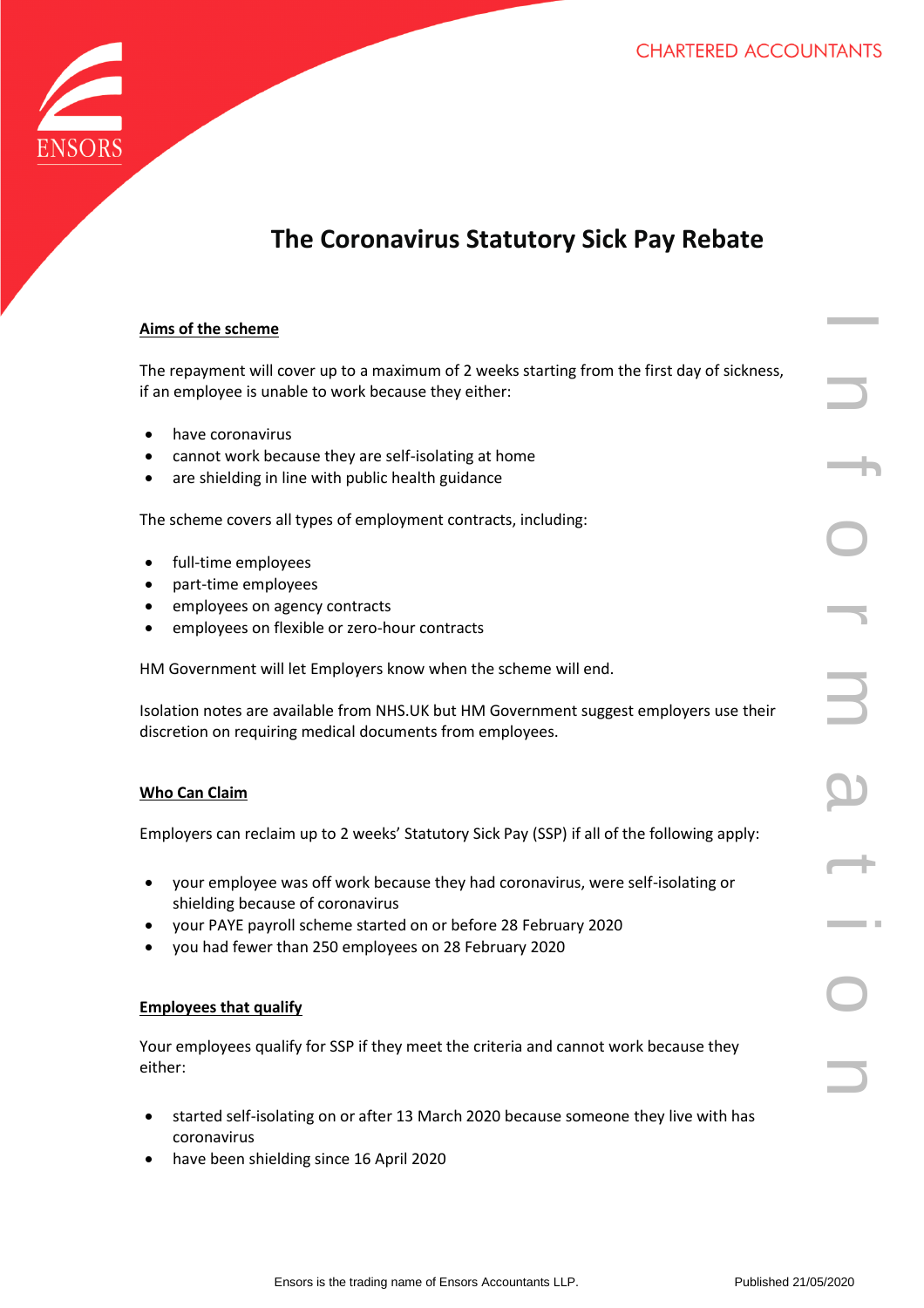Company Directors may be eligible to be paid SSP depending on their employment contract

Employees must self-isolate for at least 4 days to be eligible for SSP. Employees can get SSP for every day they were self-isolating if they started on or after 13 March (i.e. the normal waiting days are waived).

#### **What you can claim**

Employers can reclaim up to 2 weeks' Statutory Sick Pay (SSP), at £95.85 a week. (2020/21 rates) as long as that SSP has been paid to the employee.

If you're an employer who pays more than the current rate of SSP you will only be able to reclaim £95.85 a week. (2020/21 rates)

You cannot reclaim SSP if your employee is off sick for any other reason than coronavirus.

#### **How To Claim**

The online service you'll use to reclaim Statutory Sick Pay (SSP) will be available from 26 May 2020.

To use the online service you will need the Government Gateway user ID you got when you registered for PAYE Online.

If you use an agent who is authorised to do PAYE online for you, they will be able to claim on your behalf. If you're unable to claim online an alternative way to claim will be available. We will update this page with more information soon.

#### **What you'll need to make a claim**

- your employer PAYE scheme reference number
- contact name and phone number
- UK bank or building society details
- the total amount of coronavirus SSP you have paid to your employees for the claim period
- the number of employees you are claiming for
- the start date and end date of the claim period

#### **Other important information**

- you can claim for multiple pay periods and employees at the same time. The start date of your claim is the start date of the earliest pay period you're claiming for. The end date of your claim is the end date of the most recent pay period you're claiming.
- Your claim amount should not be above the maximum €800,000 of state aid under the [EU Commission temporary framework](https://ec.europa.eu/commission/presscorner/detail/en/ip_20_603)
- Connected companies and charities can also use the scheme if their total combined number of PAYE employees are fewer than 250 on or before 28 February 2020.
- You can only claim once per employee
- Your claim will be limited to the number of employees on your last RTI submission before 28<sup>th</sup> February.